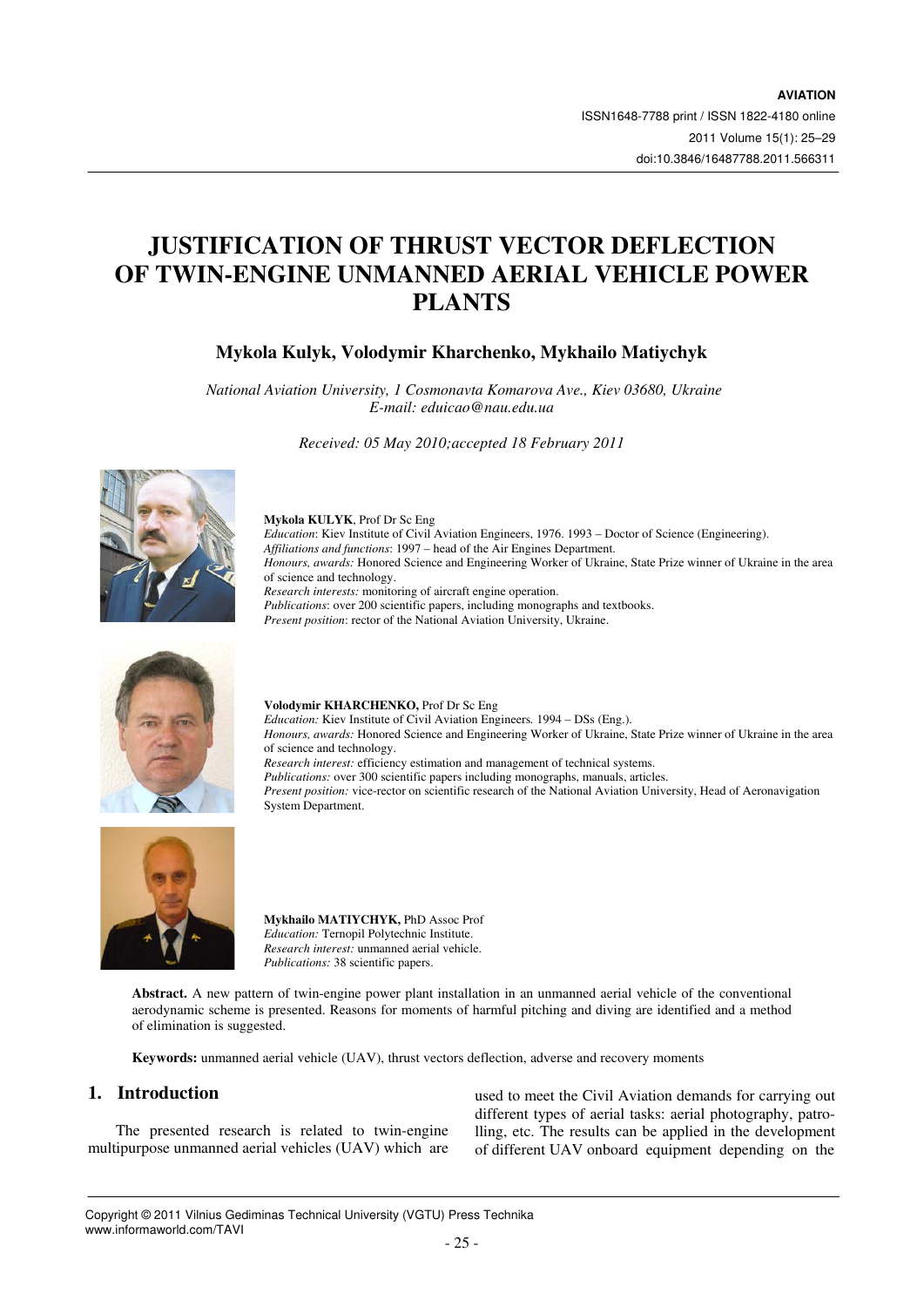*M. Kulyk, V. Kharchenko, M. Matiychyk. Justification of thrust vector deflection of twin-eingine unmanned aerial vehicle power plants* 

specific purpose.

#### **2. Problem statement**

Twin-engine UAVs are intended for long distance surface surveillance (more than 2 hours of flight). Their advantage over the single-engine type is the decrease in risk of not completing the flight task due to engine failure. According to the first Figure, the engines are placed on the wings, on pylons or in the nose of fuselages as is done for the twin-fuselage configuration (the *DRAC,* French UAV) (Europe ...2005).

The disadvantage of the indicated scheme is the asymmetrical thrust in case of one engine's loss of power or failure, which can negatively affect the UAV lateral stability and result in an aircraft accident (Darahanova 2009).

According to the longitudinal scheme, the indicated disadvantage is eliminated. This scheme was applied in the construction of the *Hunter* UAV which is a joint production of Israel and the United States of America (Fig 1).



**Fig. 1.** Side view of the *Hunter* UAV

However, modern surveillance equipment requires low-level vibration effects, and forward video cameras require a free front semi-sphere for surveillance, while the effect of the front power-plant (PP) combustion products is harmful for optics. These are the substantial disadvantages of the *Hunter* UAV.

A twin-engine special purpose UAV constructed at the National Aviation University has recently been revealed (Kharchenko *et al.* 2008). It does not have the above-listed drawbacks. However, in accordance with its design, the twin-engine special purpose UAV has a high aerodynamic drag coefficient created by the channel towards the centerwing section, pylons and gondola of the fuselage. In addition, though the rectangular wing is unconventional in production, it reduces the aerodynamic characteristics of the UAV and leads to additional fuel consumption while performing long-range flights. In the case of one engine's failure, compensation of pitching movements which can be resulted in continuous altitude change or periodical rotation about the lateral axis occures.

### **3. Problem solving**

In order to solve the problem it is necessary to increase the flight performance and technical characteristics of the twin-engine special purpose UAV (Fig 2) by means of improvement in its layout. This will lead to a decrease in aerodynamic drag and elimination of vibration in case of engine failure and therefore, shall increase the efficiency of the UAV application in aerial tasks.



**Fig. 2.** General view of the left side of the special purpose UAV developed by the NAU

The improvement of the above-mentioned UAV characteristics is solved in the following way. The wing is arrow-shaped and trapezoidal, positioned on a central pylon. The PP is inserted into aerodynamic rings and changes the thrust vector. The V-like tail unit does not use an additional tail fin in the new twin-engine UAV.



**Fig. 3.** General view of the twin-engine UAV equipped with variable thrust vector PP

The wing, tail boom, tail unit and fuselage all together form an aircraft of the generally accepted layout. The underbody of the pylon is attached to the fuselage in which the payload, fuel, rear PP, automatic control system and other UAV systems are housed. The bottom of the fuselage is used for mounting optical and other equipment for lower hemisphere space surveillance and for fastening the takeoff and landing devices. At the rear part of the fuselage there is the PP. The UAV optical equipment for the front semi-sphere surveillance and radio electronic equipment are placed at the front part of the fuselage.

A swept wing will provide an increase in the UAV's yaw stability and will allow the lack of an additional vertical stabilizer, which will simultaneously result in decreasing the resource-demands of the structure and will reduce the overall vertical dimension of the UAV. A trapezoidal wing mounted on the central pylon will improve the UAV's aerodynamic performances. It will result in a decrease in fuel consumption at the cruise speed and altitude (the mode which corresponds to the maximum flight range) (Kulyk *et al.*2008).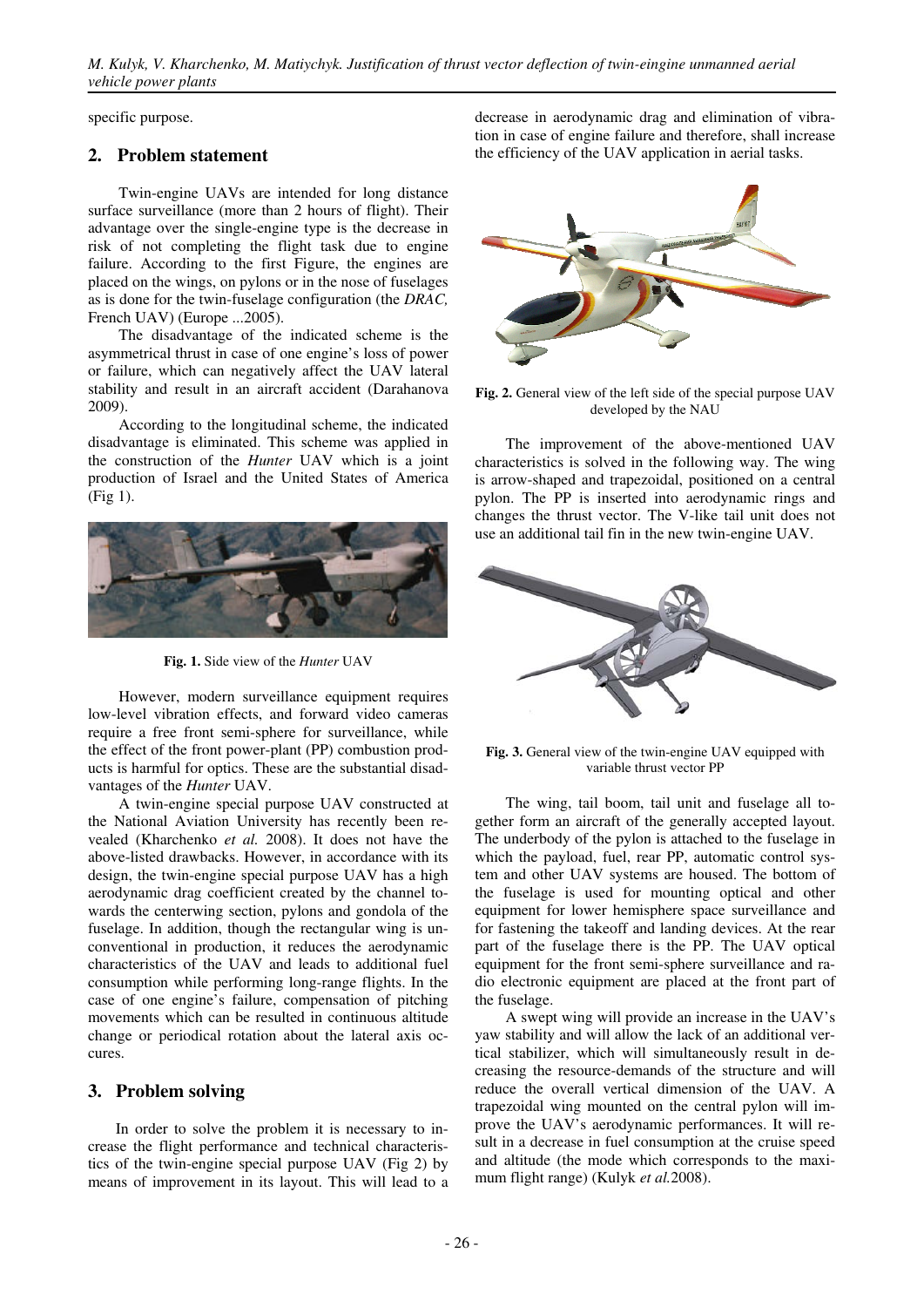Application of a PP with variable thrust vectors will allow quick elimination of undesirable UAV movements about the lateral axis *(oz)* in case of engine failure. This occurs as a result of recovery moments of thrust in relation to the UAV center of weight. In addition, it is known that PPs with shrouded propellers have increased propeller efficiency and decrease fuel consumption during the cruising flight mode (Udartsev *et al.* 2006).

Also, during the UAV ground handling the possibility of personnel injuring by the propeller blades when the engines are operating is eliminated.

The twin-engine UAV has the following specifications:

|    | 1. Take-off mass kg    | $-150$     |
|----|------------------------|------------|
| 2. | Payload mass kg        | $-40$      |
|    | 3. Maximum speed km/h  | $-250$     |
|    | 4. Cruising speed km/h | $-180$     |
| 5. | Engine power kW        | $-2*11=22$ |

- 6. Maximum range in automatic mode km - 500
- 7. Maximum altitude m 3000
- 8. Maximum flight endurance h 6

Ratio of  $C_y(\alpha)$ ,  $K(\alpha)$  and the polar of the developed UAV are shown in figure 4a, 4b and 4c.



**Fig. 4.** Ratio of  $C_y(\alpha)$ ,  $K(\alpha)$  and the polar of the developed UAV

Structurally, the developed UAV consists of: 1 – left and right half-wings,  $2$  – center wing,  $3$  – tail boom,  $4$  – V-like reverse tail unit,  $5 -$  front and  $6 -$  rear PPs,  $7$ central pylon, 8 – fuselage gondola, 9 – parachute compartment, and 10 – landing gear (undercarriage) (Fig 5).

PPs 5 and 6 consist of: 11 – multiblade propellers, 12 – shrouds, and engines – 13. Shrouds simultaneously – as a protective device to prevent personnel injury during PP ground handling.



**Fig. 5.** Top and side view of the twin-engine UAV equipped with the variable thrust vector PP

PP can turn on the vertical plane on angle  $\varphi$  in relation to hinges 14 and 15.

For the single-engine version of the UAV with an overhead PP (Fig  $6$ ) a tailcone  $-16$  is set into the position of the rear PP.



**Fig. 6.** Single-engine type of the UAV developed on the basis of the twin-engine UAV

As is seen in figure 5, the UAV layout requires PP rotation by some angles. For the calculation of the given angles of PP vectors the diagram (Fig 7) can be used.

It is known that during the set mode of UAV steady horizontal flight, the sum of all moments in relation to the center of gravity *CG,* examined in a projection on a vertical plane, should be equal to:

$$
\sum M_{oz} = 0 \tag{1}
$$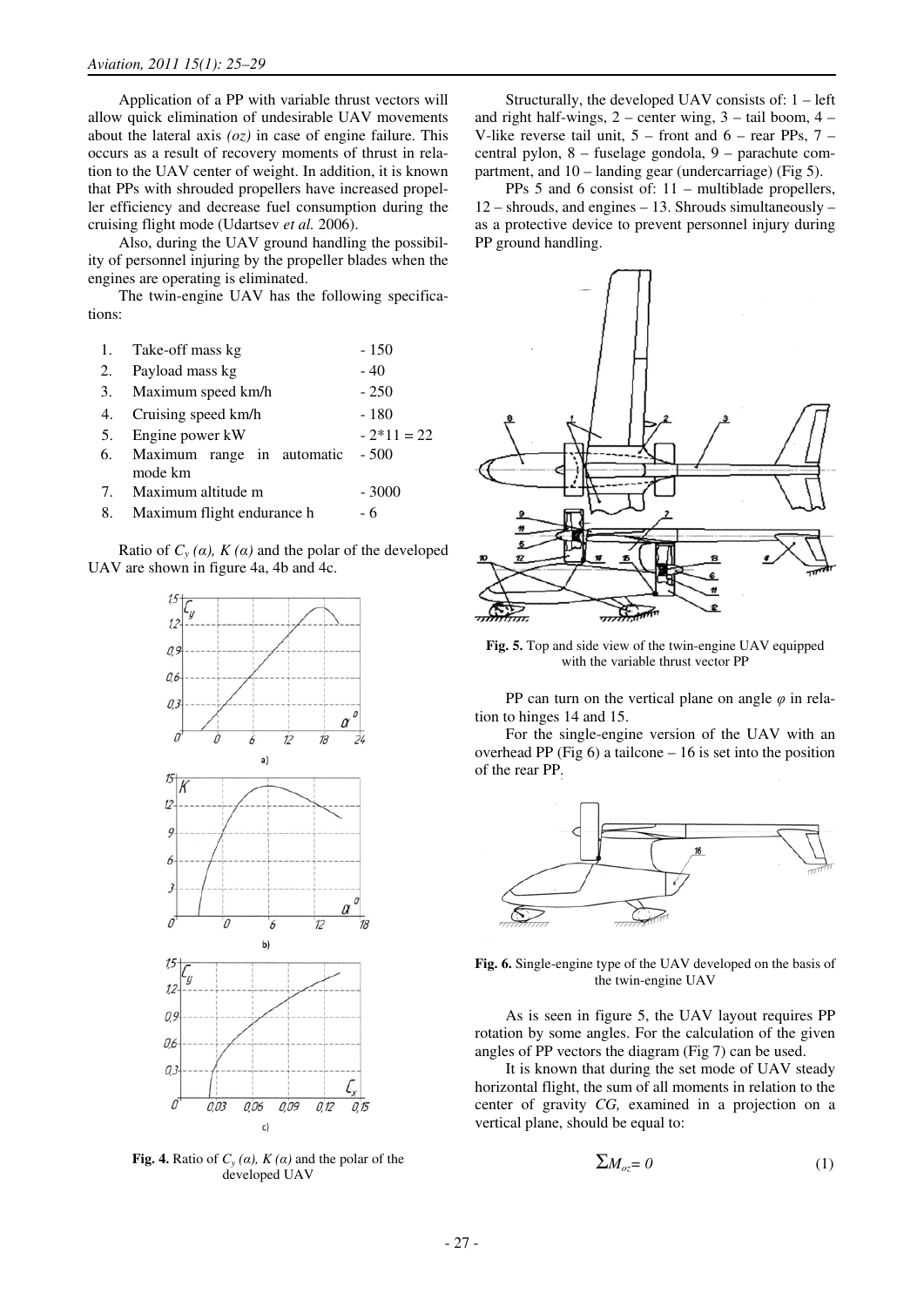

**Fig. 7.** Diagram of adverse and recovery moments due to the PP thrust of the developed UAV

The sum includes moments of aerodynamic forces and thrust force which appear in the UAV tail *Mt.oz* and nose *Mn.oz* parts projections on the specified plane (*Mt.oz* and *Mn.oz* are divided by *oy* axis*).* When, for some reasons, equation (1) grows into inequality, it will mean that the UAV will be in transient mode which is initiated according to the flight plan or other accidently.

For the specified diagram, moments of the lower and upper PP  $M_d$  (diving moment) and  $M_n$  (nose up moment) are included into equation (1) on the assumption of vectors of their thrust force are set at  $\varphi_{\mu,0}$  and  $\varphi_{l,0}$  angles, which provides those values of  $M_d$  and  $M_n$  when the UAV is in steady horizontal flight. Thus, moments  $M_d$ and  $M_n$  are opposite in direction and equal in magnitude, and the aerodynamic moments of the UAV remain constant ( Nikolayev 1990).

 $M_d$  and  $M_n$  are products of  $F_{u,o}$  and  $F_{l,o}$  force vectors and their arms  $l_{u,r}$  and  $l_{lr}$  which result in triangles consisting of arms of horizontal components  $l_u$  and  $l_l$  and vertical constituents  $l_{u,h}$  and  $l_{l,h}$ . The angles  $\varphi_{u,0}$  and  $\varphi_{l,0}$ are angles between the projection of the UAV horizontal speed vector  $V_{h,p}$ , and the vectors of  $F_{u,o}$  and  $F_{l,o}$  forces.

In this position  $F_{u,o}$  and  $F_{l,o}$  forces produce their vertical components *Fu.p.p.0* and *Fl.p.p.0.*, respectively. These components create their countermoments  $M_{u,d,0}$  and  $M_{u,n,0}$ . Forces  $F_{\mu,p,p,0}$  and  $F_{\mu,p,p,0}$  can be calculated with the following equations:

$$
F_{u,p,p,0} = F_{u,o} * t g \varphi_{u,0} \tag{2}
$$

$$
F_{l,p,p,0} = F_{l,o} * t g \varphi_{l,0}
$$
 (3)

The values of forces (2) and (3) are their initial values which correspond to angles  $\varphi_{\mu,0}$  and  $\varphi_{l,0}$  at the UAV.

The sumf  $F_{\mu,o}$  and  $F_{\mu,o}$  forces and  $F_{\mu,p,p,0}$  and  $F_{\mu,p,p,0}$ . forces, namely  $F_{u,r,00}$  and  $F_{l,r,0}$  are directed in parallel to the vector of horizontal speed of the UAV, *Vh.p.*The countermoments  $M_{u,d,0}$  and  $M_{u,n,0}$  are opposite in direction to  $M_d$  and  $M_n$  and to each other and during steady horizontal flight  $M_{u,d,0} = M_{u,n,0}$  (4). In abnormal situations such as engine shut down, loss of power, damage to the

propeller, etc., the specified moments will become unequal, that is:

$$
M_d \neq M_n \tag{5}
$$

$$
M_{u,d,0} \neq M_{u,n,0} \tag{6}
$$

Therefore, equation (1) will be the following:

$$
\Sigma M_{oz} = 0
$$

If  $M_d$  is greater than  $M_n$  the UAV will have a nose down pitch. If  $M_n$  is greater than  $M_d$   $M_n$  the UAV will have a nose up pitch. The difference in the momentum values will cause adverse moment of *Mp:* 

$$
M_d - M_n = M_p \tag{7}
$$

This adverse moment will actually be the reason for the UAV imbalance in relation to the *oz* axis. For the specified UAV type the imbalance is eliminated by the PP rotation by some angles, different from  $\varphi_{\mu,0}$  and  $\varphi_{l,0}$ . Under these conditions the recovery moment  $M_r$  will arise. It will counteract the adverse moment  $M_p$ .

For example, in case of lower engine failure  $M_d$  >  $M_n$ , and  $M_{u,d,0} > M_{u,n,0}$  so adverse moment of  $M_p$  will be  $M_d$  -  $M_n = M_p$ .

The recovery moment  $M_r$  will arise on the upper PP, with the change of angle  $\varphi_{\mu,0}$  to  $\varphi_{\mu,1}$  angle Then the value of force  $F_{u,o}$  will reduce to the value of  $F_{u.l}$ *.* According to equation (2), its vertical component  $F_{\mu,p,p,0}$  will grow to the value:

$$
F_{u,p,p,l}=F_{u,l}*tg\varphi_{u l.}
$$

The recovery moment  $M_r$  caused by  $F_{u,p,p,1}$  is defined as:

$$
M_r = F_{u,p,p,l} * l_{u,r} \tag{8}
$$

Insignificant changes of arm length *lu.r.* can be neglected. As seen in the diagram (Fig 7),  $M_r$  will be opposite in direction to  $M_p$ . Under the condition that the value  $M_r = M_p$  the equation (1) will result in:

$$
\Sigma M_{oz} = 0
$$

The value of thrust of the upper PP will reduce to the following level:

$$
F_{u.l}=F_{u.p.p.l}\,\mathbin{/^\ast}\, tg\varphi_{ul.}
$$

The direction of the *Fur1* resultant vector will coincide with the direction of the UAV horizontal speed, *Vhp.* The control of thrust vector angles of the power plant of the developed UAV is mixed with a signal in the UAV pitching channel motion.